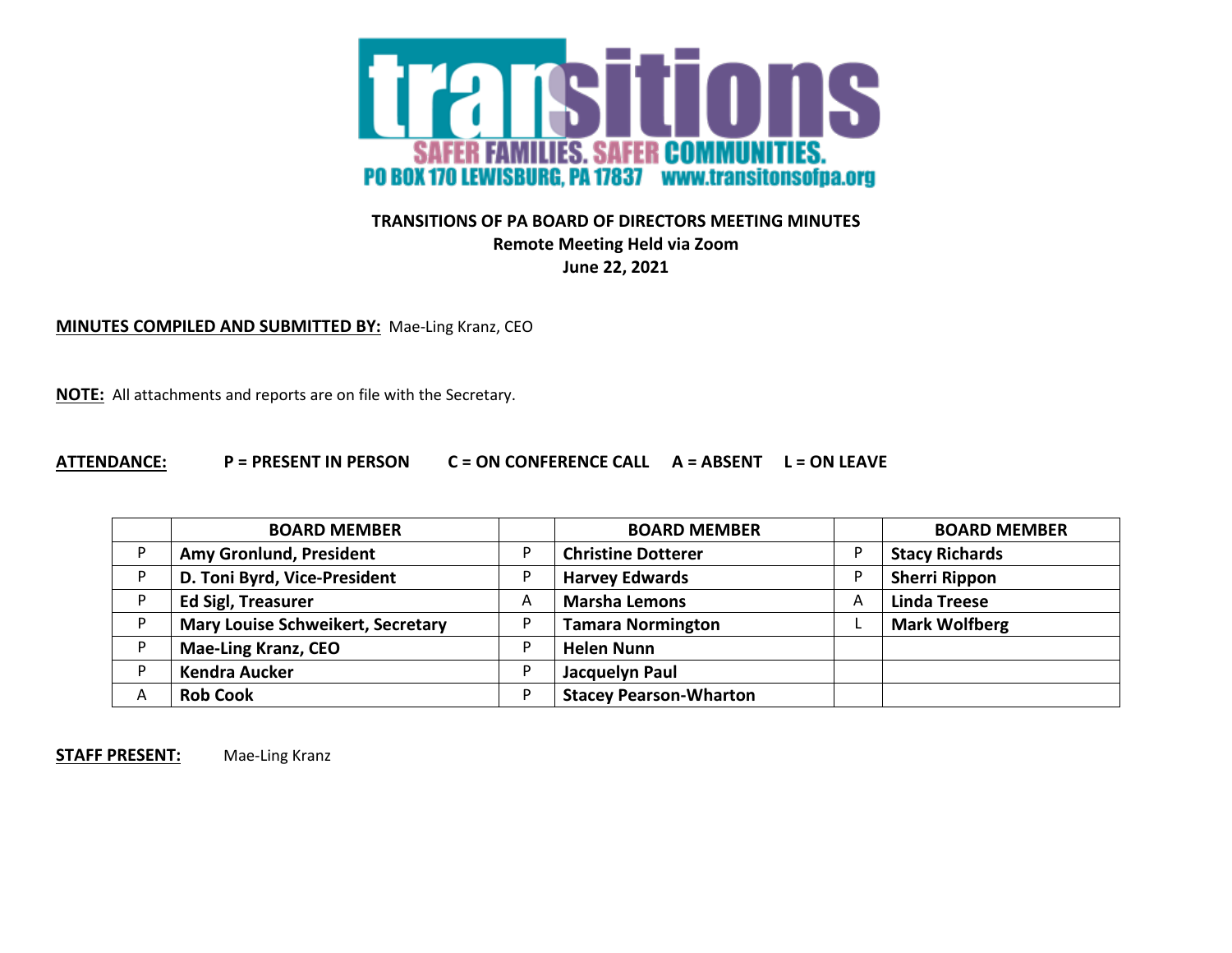| <b>AGENDA ITEM/SUBJECT</b>                                              | <b>DISCUSSION SUMMARY</b>                                                                                                                                                                                                                                                                                                                                                                                                                                                                                                                                                                                                                            | <b>ACTION &amp; REQUIRED FOLLOW-UP</b>                                                                                   |
|-------------------------------------------------------------------------|------------------------------------------------------------------------------------------------------------------------------------------------------------------------------------------------------------------------------------------------------------------------------------------------------------------------------------------------------------------------------------------------------------------------------------------------------------------------------------------------------------------------------------------------------------------------------------------------------------------------------------------------------|--------------------------------------------------------------------------------------------------------------------------|
| <b>CALL TO ORDER</b><br>(Amy Gronlund)                                  | The meeting was called to order at 7:05 P.M. by Board<br>President, Amy Gronlund.                                                                                                                                                                                                                                                                                                                                                                                                                                                                                                                                                                    |                                                                                                                          |
| <b>ROLL CALL</b><br>Mary Louise Schweikert, Secretary, took roll call.  |                                                                                                                                                                                                                                                                                                                                                                                                                                                                                                                                                                                                                                                      |                                                                                                                          |
| <b>SECRETARY'S REPORT</b><br>(Amy Gronlund)<br>Approval of Minutes from | Minutes were previously distributed.                                                                                                                                                                                                                                                                                                                                                                                                                                                                                                                                                                                                                 | Motion by Helen Nunn: To accept                                                                                          |
| May 25, 2021                                                            |                                                                                                                                                                                                                                                                                                                                                                                                                                                                                                                                                                                                                                                      | the Minutes of May 25, 2021<br>board meeting as presented.<br>Seconded by Chris Dotterer.<br>Motion carried.             |
| <b>TREASURER'S REPORT</b><br>(Ed Sigl, Mae-Ling Kranz)                  | Ed presented the 05/31/2021 Financial Summary PowerPoint.<br>Two last minute sponsorships came in for the annual<br>auction resulting in a gross income of \$75,000.<br>Review of plans to ensure spending out of all grant<br>$\bullet$<br>funds closing 06/30/2021.<br>\$533,000 cash at the end of May and receivables match.<br>$\bullet$<br>Income is at 70% of budget and total expenses are at<br>$\bullet$<br>81% of budget for month end May 2021.<br>The Vanguard Account continues to grow positively.<br>Net worth of Transitions is more robust than the<br>previous FY as liabilities have decreased and net assets<br>have increased. | Motion by Jackie Paul: To accept<br>the Treasurer's Report as<br>presented.<br>Seconded by Toni Byrd.<br>Motion carried. |
| <b>ACKNOWLEDGEMENT OF</b><br><b>OUTGOING BOARD</b><br><b>MEMBERS</b>    | Harvey Edwards and Jackie Paul, both outgoing board members<br>for the end of June 2021, were recognized for all of their efforts<br>and contributions.                                                                                                                                                                                                                                                                                                                                                                                                                                                                                              |                                                                                                                          |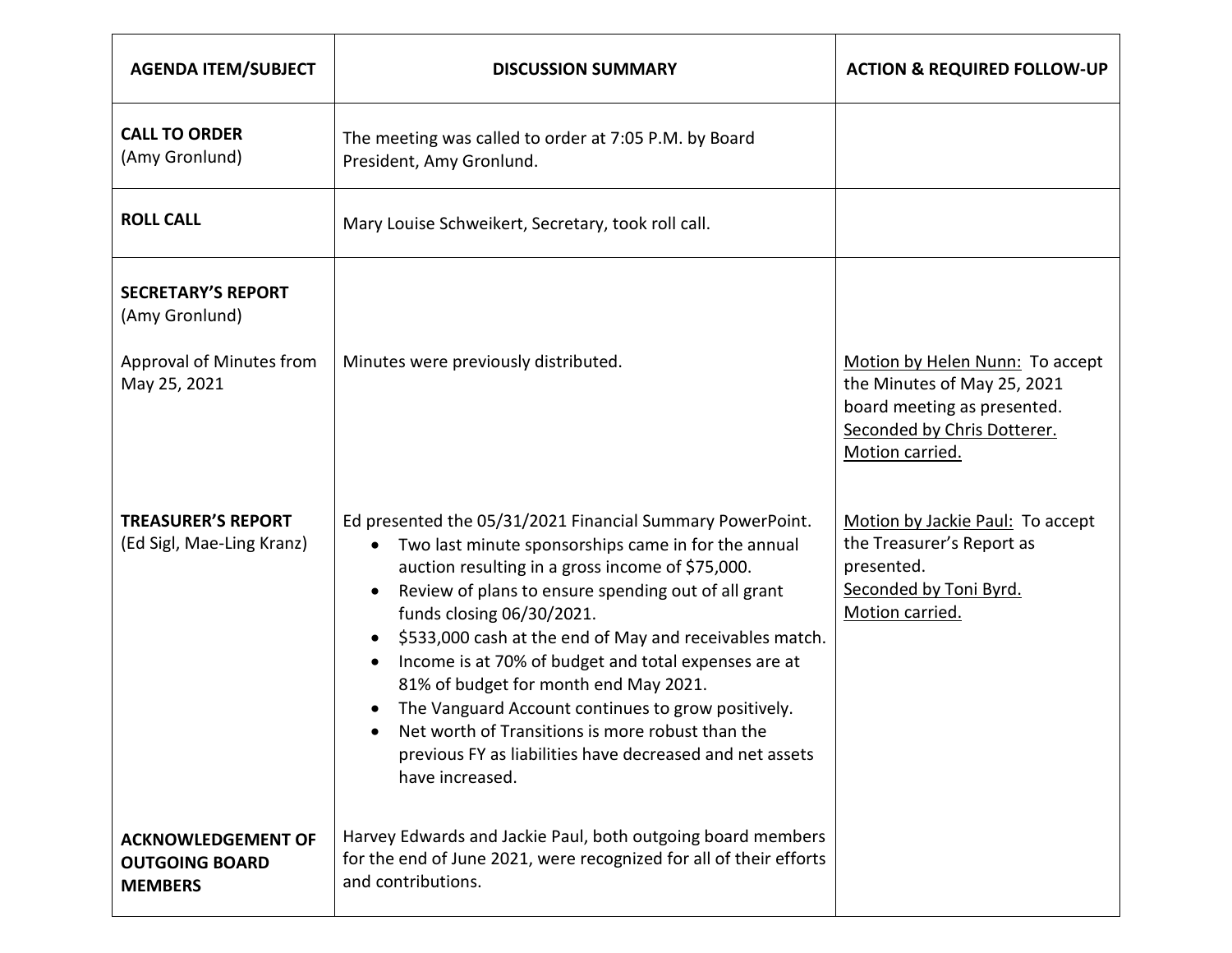| <b>CEO/AGENCY REPORTS</b><br>(Mae-Ling Kranz)             | CEO and Agency reports for May, 2021, were distributed to the<br>Board previously. Mae-Ling highlighted that:<br>The entire Transitions Team is back in person while still<br>$\bullet$<br>following all guidelines for cleaning, social distancing,<br>and masking.<br>Education Team is focused on Pride Month and some<br>$\bullet$<br>statistics were highlighted.<br>Transitions nominated local District Magistrate, Jeff<br>$\bullet$<br>Rowe for the Pennsylvania Coalition Against Domestic<br>Violence's Male Advocacy Award for the Central Region.<br>Out of a group of nominees, Jeff was selected and<br>recognized for his advocacy.<br>Reviewed the VOCA Fix Act and its importance for<br>$\bullet$<br>victim service providers and funding not only for | Members should read the<br>CEO/Agency reports and contact                                                                                     |
|-----------------------------------------------------------|---------------------------------------------------------------------------------------------------------------------------------------------------------------------------------------------------------------------------------------------------------------------------------------------------------------------------------------------------------------------------------------------------------------------------------------------------------------------------------------------------------------------------------------------------------------------------------------------------------------------------------------------------------------------------------------------------------------------------------------------------------------------------|-----------------------------------------------------------------------------------------------------------------------------------------------|
|                                                           | Transitions but across the nation, and how the board<br>can help advocate for the bill to pass in the Senate.                                                                                                                                                                                                                                                                                                                                                                                                                                                                                                                                                                                                                                                             | Mae-Ling with any questions.                                                                                                                  |
| <b>STANDING COMMITTEE</b><br><b>REPORTS</b>               |                                                                                                                                                                                                                                                                                                                                                                                                                                                                                                                                                                                                                                                                                                                                                                           |                                                                                                                                               |
| <b>Auction</b><br>(Sheri Rippon)                          | Sheri provided a verbal report out about the Annual Auction's<br>gross income of \$75,500 and noted the success of the auction<br>despite being remote.                                                                                                                                                                                                                                                                                                                                                                                                                                                                                                                                                                                                                   |                                                                                                                                               |
| Development/Public<br><b>Relations</b><br>(Marsha Lemons) | No report.                                                                                                                                                                                                                                                                                                                                                                                                                                                                                                                                                                                                                                                                                                                                                                |                                                                                                                                               |
| <b>Finance</b><br>(Ed Sigl, Mae-Ling Kranz)               | FY21-22 Budget was reviewed and presented for<br>vote.<br>Highlighted a desired change in our compensation<br>$\bullet$<br>scale to eliminate Level H so that no employee<br>would start below \$12.75/hr. for FY21-22.<br>Budget includes a 1% salary adjustment for<br>$\bullet$<br>employees who are not in their merit year for FY21-<br>22.                                                                                                                                                                                                                                                                                                                                                                                                                          | Motion by Toni Byrd: To accept<br>the change to the compensation<br>scale to eliminate Level H.<br>Seconded by Helen Nunn.<br>Motion carried. |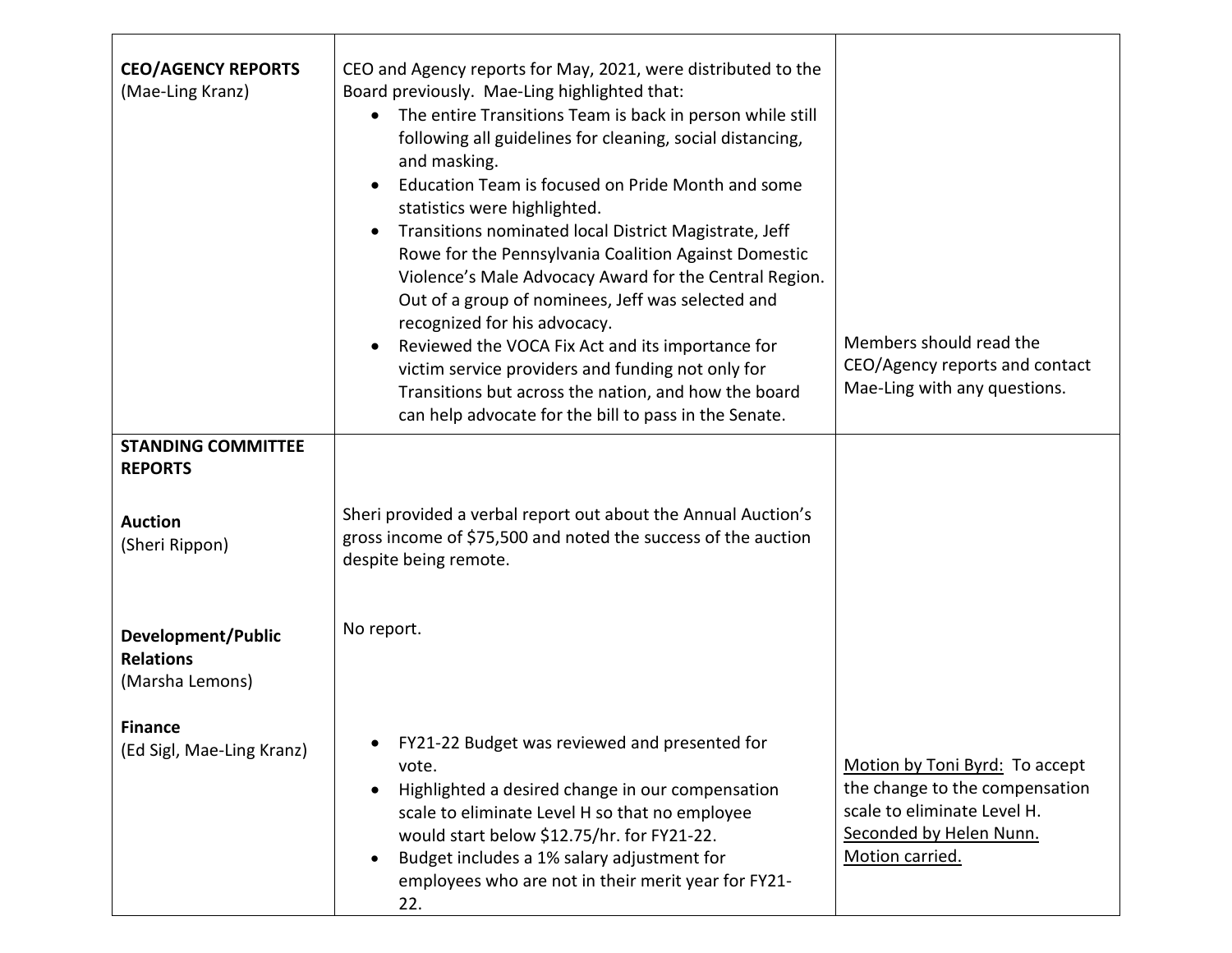|                                       | Highlighted changes in funding streams related to<br>$\bullet$<br>VOCA grants ending and new funding being<br>awarded.                                                                                                                                                                                                                                                                                                                                                                                                                                                                                                                                                                        | Motion by Kendra Aucker: To<br>approve the FY21-22 Budget as<br>presented.<br>Seconded by Toni Byrd.<br>Motion carried.                                                                                                                                                                              |
|---------------------------------------|-----------------------------------------------------------------------------------------------------------------------------------------------------------------------------------------------------------------------------------------------------------------------------------------------------------------------------------------------------------------------------------------------------------------------------------------------------------------------------------------------------------------------------------------------------------------------------------------------------------------------------------------------------------------------------------------------|------------------------------------------------------------------------------------------------------------------------------------------------------------------------------------------------------------------------------------------------------------------------------------------------------|
| <b>TIAC</b><br>(Toni Byrd)            | No report.                                                                                                                                                                                                                                                                                                                                                                                                                                                                                                                                                                                                                                                                                    |                                                                                                                                                                                                                                                                                                      |
| Governance<br>(Amy Gronlund)          | Vote on new slate of officers:<br>$\bullet$<br>President - Toni Byrd<br>Vice President - Helen Nunn<br>$\bullet$<br>Secretary - Chris Dotterer (nominated by Helen<br>Nunn at the meeting as Mary Louise Schweikert<br>withdrew her name for this role).<br>Treasurer – Ed Sigl<br>$\bullet$<br>Nominating Committee made one additional<br>$\bullet$<br>recommendation for a new board member, Amanda<br>Gaynor, who will bring a lot of legal expertise, and<br>existing community connections.<br>Helen Nunn will assume the role of Personnel<br>$\bullet$<br>Committee Chair as Mary Louise is now chairing<br>Governance. Stacey Pearson Wharton has joined the<br>Personnel Committee. | Motion by Stacy Richards: To<br>approve the new slate of officers<br>as presented.<br>Seconded by Sheri Rippon.<br>Motion carried.<br>Motion by Helen Nunn: To accept<br>Amanda Gaynor as a new board<br>member as of July 2021.<br><b>Seconded by Stacey Pearson</b><br>Wharton.<br>Motion carried. |
| Personnel<br>(Mary Louise Schweikert) | No report.                                                                                                                                                                                                                                                                                                                                                                                                                                                                                                                                                                                                                                                                                    | Members should read the Standing<br>Committee reports and contact<br>the Committee Chairperson with<br>any questions.                                                                                                                                                                                |
| <b>NEW BUSINESS</b>                   | None                                                                                                                                                                                                                                                                                                                                                                                                                                                                                                                                                                                                                                                                                          |                                                                                                                                                                                                                                                                                                      |